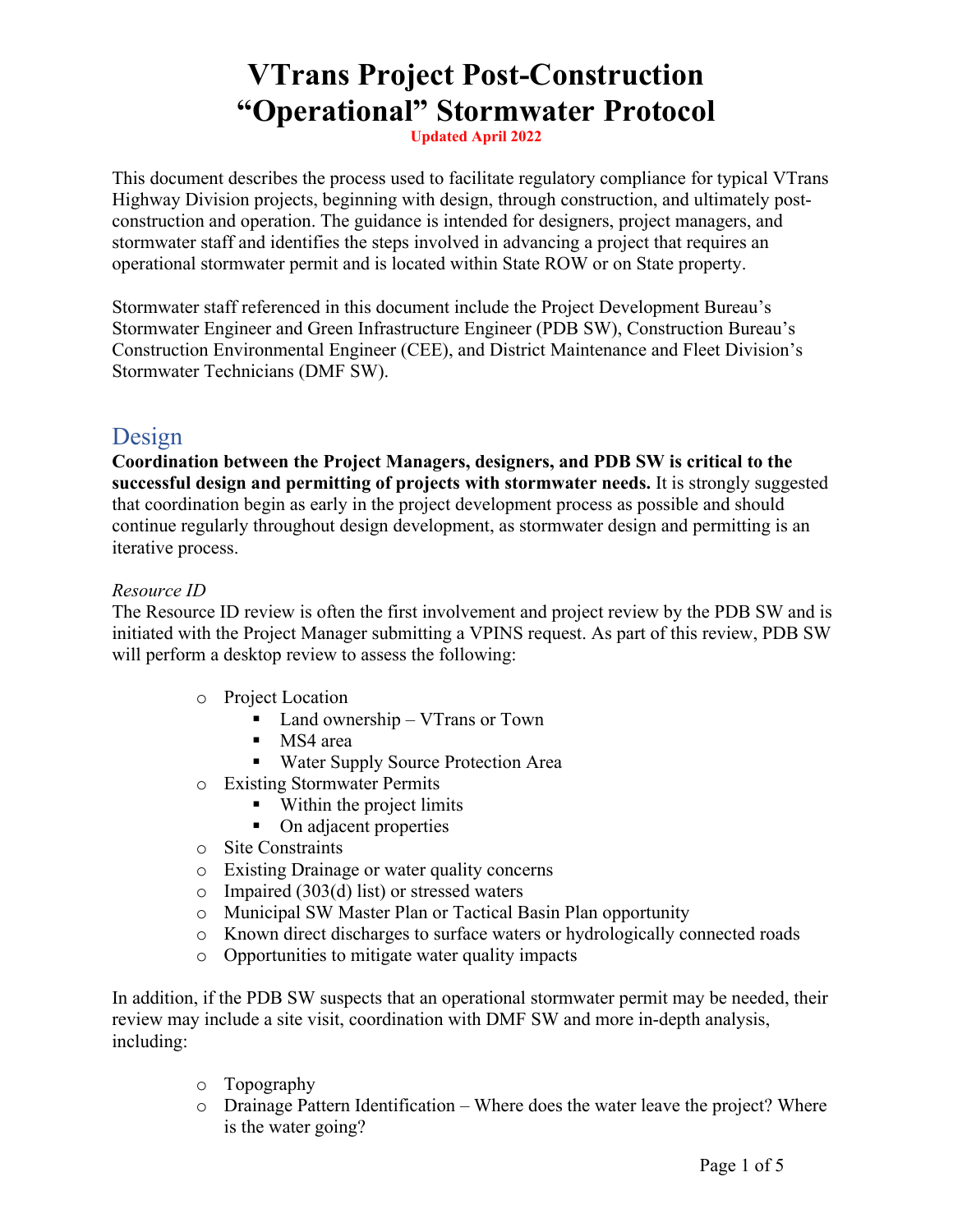- Discharge locations
- **Receiving waters** 
	- Classification (warm or cold water fishery)
	- Impaired/Non-Impaired/ Stressed (with description)
	- Outstanding Resource Waters
- Subwatershed delineations
- o Soil Types primarily HSG and general sense of infiltrative capacity
- o Other Constraints
	- ROW
		- **Utilities**

At the conclusion of Resource ID, PDB SW will prepare a memo of their findings, which is shared with the Project Manager. PDB SW will also reach out directly to the Project Manager to draw attention to unique stormwater considerations, should any be identified during the initial review.

### *Initial Project Design*

**As the project design begins to take shape, assessing permit jurisdiction and applicability is an important step that should be coordinated with PDB SW.** This begins with the designers developing a set of shaded plans depicting the impervious areas and calculating the associated areas. This should be shared with PDB SW for their review and concurrence using the Stormwater Impact Data Form.(Appendix A) It is best to conduct this analysis as soon as possible in preliminary plan development and the Stormwater Impact Data Form should be completed when the project is submitted to VPINS for NEPA review, if not sooner.

If the project will involve more than one acre of earth disturbance, but does not otherwise meet the jurisdictional threshold for an operational stormwater permit, the project will follow the "Gap Procedure" as outlined in Appendix B.

If an operational stormwater permit is required for the project, the following will need to be identified:

- o Proposed Topography
- o Drainage Patterns Any changes from existing?
	- Discharge point locations to be used for permitting
	- Receiving waters
- o Subwatershed delineations
- o Detailed tabulation of impervious areas by discharge point & receiving water

Based on that information, in addition to the information previously gathered during Resource ID, the designer, Project Manager, PDB SW, and DMF SW should collaborate on selecting appropriate stormwater treatment options. This will involve a review of typical BMP's and considerations for future maintenance needs. The designer and PM will initiate field testing (depth to groundwater, infiltration rates, etc), as necessary.

The designer, with support from PDB SW as needed, will then conduct the iterative process to identify the best treatment locations with appropriately sized practices to provide the required treatment. Efforts should be made to avoid the need to be a co-permittee with Municipalities (or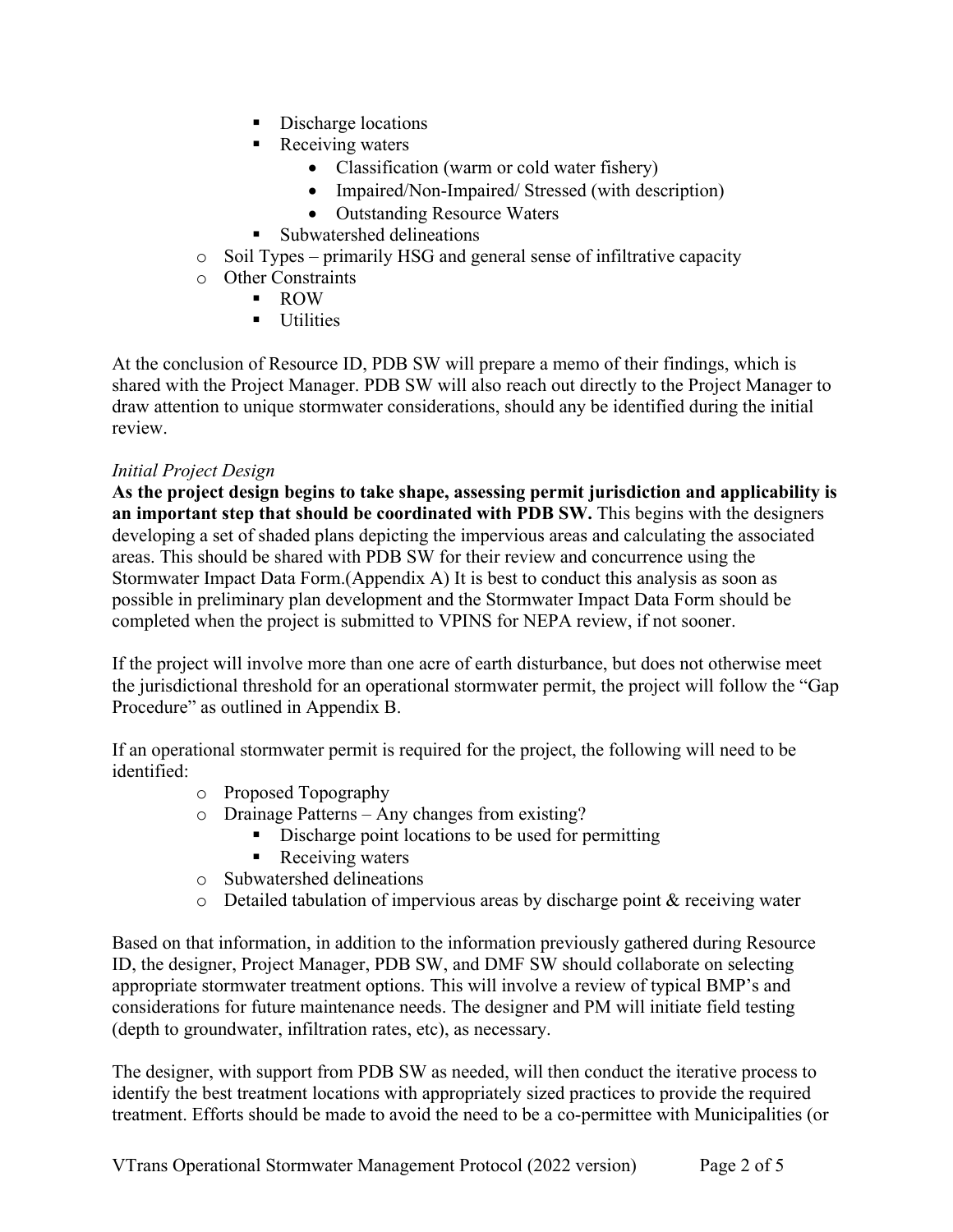other State Agencies) to the extent practicable so that the permit can be incorporated into the TS4.

PDB SW will update the shared permit tracking workbook to include the project.

#### *Permit Application Process*

Once the stormwater design has been established, the designer will prepare the application materials, following ANR's [Application Requirements for Operational Stormwater Permits.](https://dec.vermont.gov/sites/dec/files/wsm/stormwater/docs/ApplicationRequirementsforOperationalPermits.pdf) This includes the following:

- o Narrative
- o Workbooks
- o Worksheets
- o Modeling (if required)
- o Plans (relevant to Stormwater)
- o Plan Sheet Reference Form

The materials are then shared with PDB SW and DMF SW for internal review. Once all the comments have been addressed, the eNOI on ANR's web portal or TS4 amendment form is filled out and the application materials are attached.

For in-house designed projects, PDB SW will fill out the eNOI form,based on information provided from the designer. For consultant designed projects, the consultant designer will fill out the eNOI and then share the online application with PDB SW for review and submission. DMF will be listed as the permit applicant.

Prior to submission, PDB SW will schedule a pre-application meeting with the ANR Stormwater Analyst, Project Manager, designer, and DMF SW to introduce the project and provide an overview of the stormwater treatment approach.

DMF signs the Applicant Certification Form and PDB SW then submits the application. Once determined administratively complete with a permit number assigned, PDB SW initiates the fee payment process. In the event that there are questions or review comments from ANR, PDB SW will work with the PM, designer, and DMF SW to respond and update the application as necessary.

Once the permit has been issued, PDB SW will do the following:

- Forward notice of issuance and permit to the PM and DMF SW
- Label and save a copy of the permit in the project's ContractDocs environmental folder on the M: drive as "Operational Stormwater Permit"
- Update the shared tracking worksheet
- Add the permit issued date to the VPINS permitting request and complete the OSW Permits tab
- Place a copy of the permit and associated application materials in a new folder on the shared Z: drive [MOB\\_STORMWATER](file://aotfs02vb/vtrans$/Highways/MOB/TSERV/MOB_ENVIRONMENTAL_PRGM/MOB_STORMWATER/h2o_STATE%20OP_SWD%209010%20&%209015/0Bennington%20STP%201000(23))
- Enter relevant data into the Phosphorus Control Plan BMP tracking table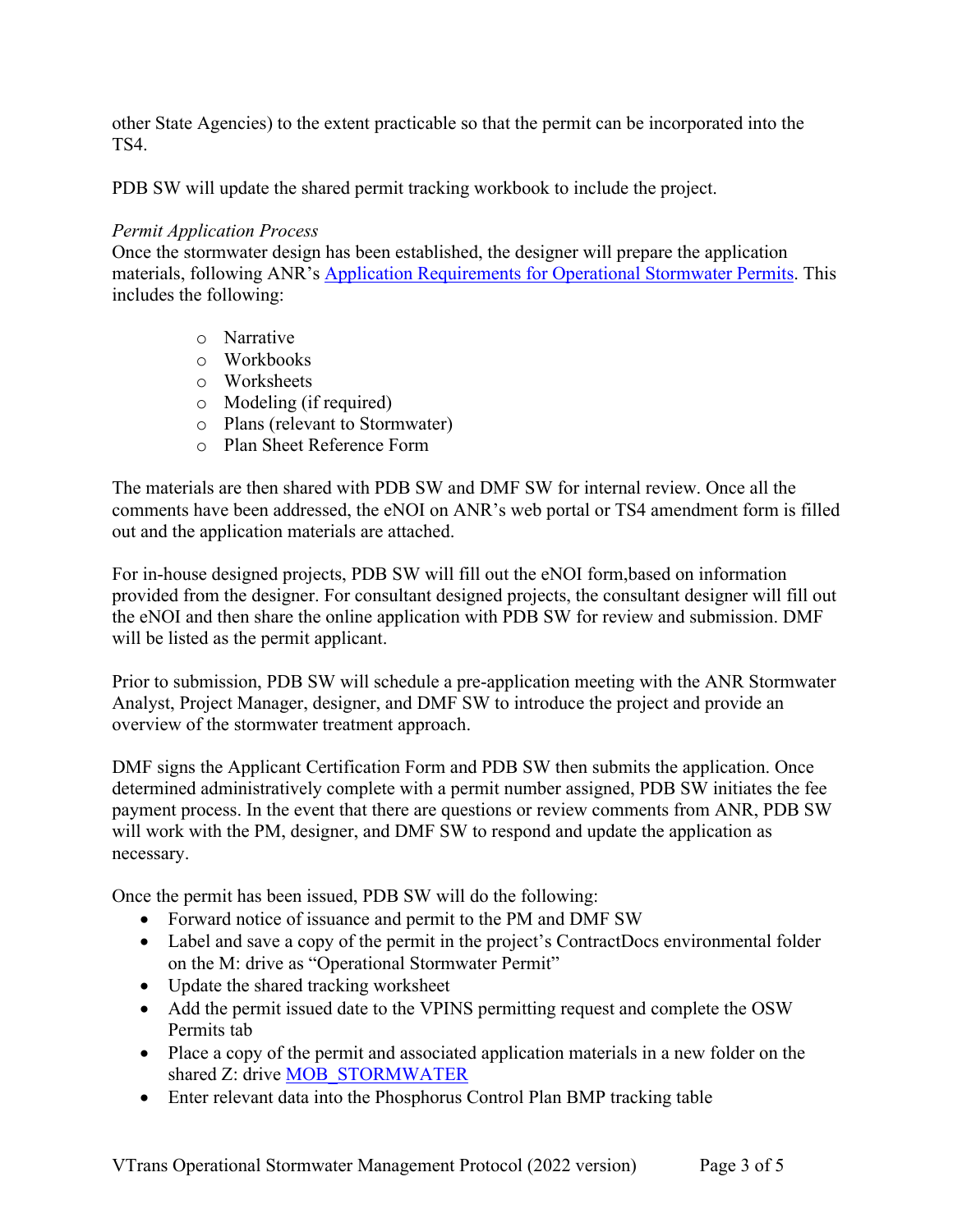#### *Final Design & Contract Document Preparation*

As the project advances through Final Design, any changes impacting the permitted treatment measures, including the impervious areas draining to them, should be communicated to PDB SW. If the Project's Final Plans are distributed via On-Line Shared Review, they will be reviewed by PDB SW, CEE, and DMF SW.

The PM is responsible for ensuring that the permitted design is conveyed accurately in Contract Documents, including plans and specifications, with treatment areas clearly identified as such in the plans.

## **Construction**

Prior to the Notice to Proceed with construction, the CEE will review the contract documents and consult with PDB SW to understand the stormwater treatment measures, locations, and any other requirements. The CEE will then convey this information to the Resident Engineer, Inspector, and Contractor via the pre-construction conference. For involved or complex projects, PDB SW may also attend the pre-construction conference.

While construction is underway, the CEE will perform regular field visits and provide updates to PDB SW and DMF SW on the progress of BMP installations and any related concerns. Photos during BMP installation are helpful for verification and troubleshooting, should a BMP not be functioning as fully intended after installation.

If field changes are proposed during construction, PDB SW shall be contacted to determine if there is any impact to the stormwater design and whether a permit amendment permit is necessary. Any deviations in impervious surface, drainage conveyance or permitted stormwater management must be reviewed by PDB SW and documented as either not needing further action or permit amendment (supported by confirmation from DEC Stormwater Section, as necessary) and coordinated with the PM. If an amended stormwater permit is deemed necessary, it shall be obtained prior to project acceptance and transfer of the project to DMF.

For projects needing to meet the Post-Construction Soil Depth and Quality Standard (in accordance with the *2017 Vermont Stormwater Management Manual Rule*), PDB SW will assist the CEE and Resident Engineer with conducting the required shovel tests once work in the given area has been completed and protected from compaction.

Prior to the completion of construction, a pre-final site inspection with the CEE, PDB SW, and DMF SW will be scheduled. This inspection shall be after treatment measures have been installed, but before the contractor has demobilized from the project site. In this meeting SW Staff will compare permitted documents to in field features to ensure compliance with the stormwater permit. Additional intermediate field visits may also be scheduled, as needed.

Once it has been determined that the project is built and functioning as designed and permitted and all "punch list" items have been resolved, PDB SW will complete and submit the Initial Designer's Certification of compliance, either themselves, or in coordination with the original project design team. Once the Initial Designer's Certification has been filed with ANR, PDB SW will notify DMF SW, place a record of the filing in the shared z: folder and update the shared permit tracking workbook. Responsibility for ongoing operation and maintenance of the

VTrans Operational Stormwater Management Protocol (2022 version) Page 4 of 5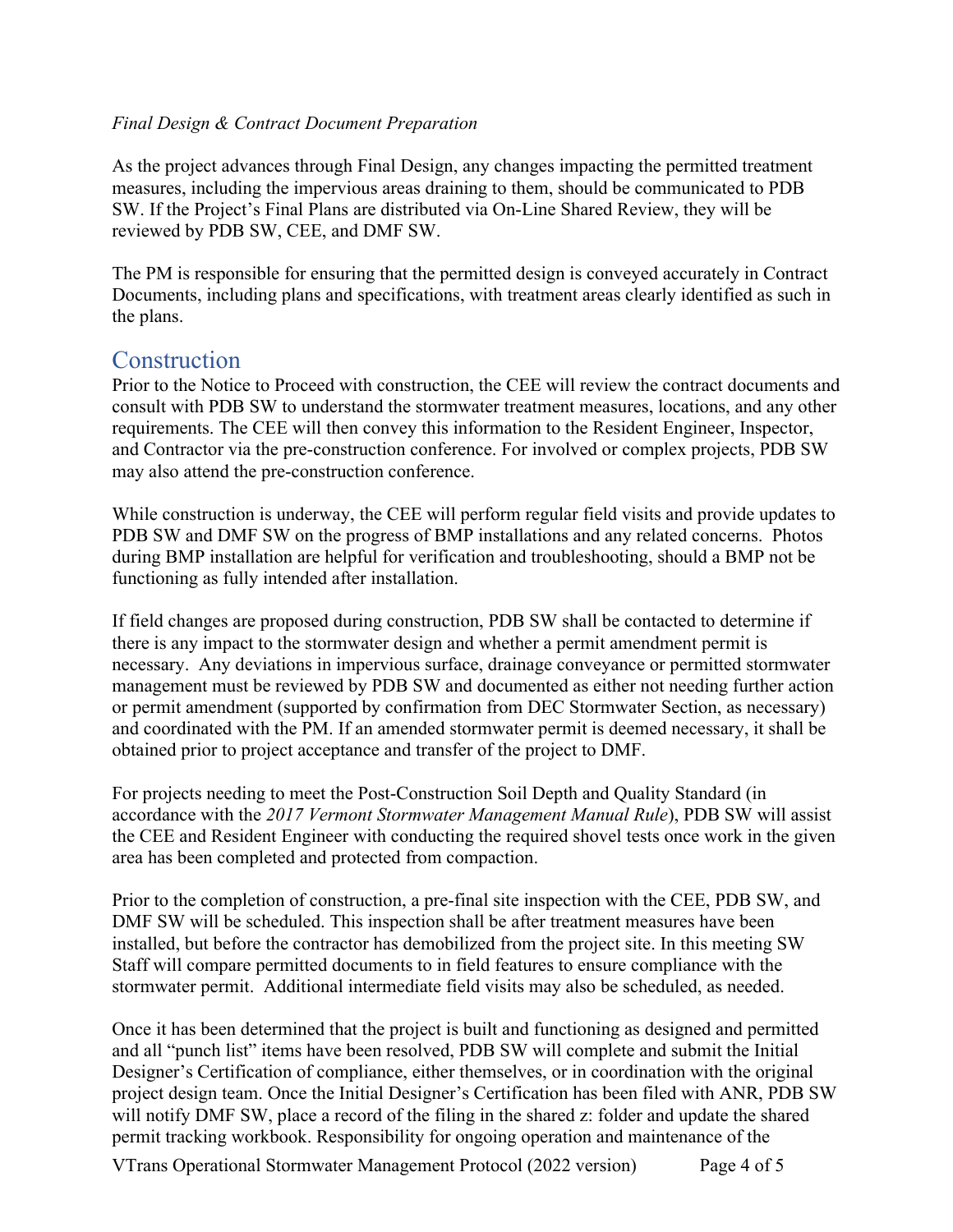stormwater management system can then be officially transferred to DMF for ongoing compliance under the permit. (For town-owned projects, this transfer will be to the town road authority.)

## Post-Construction (Operation)

Following official Acceptance and transfer, DMF will move the project in the shared permit tracking workbook from the PDB to the DMF tab and will assume ongoing responsibility for permit compliance and stormwater management system operation, maintenance, repair and/or replacement. DMF SW will input and maintain stormwater features in GIS database. DMF SW will provide necessary training to District Staff on location and requirements of permit treatment areas.

The District Staff and Maintenance Stormwater Techs will work together to ensure routine inspections are conducted and report findings as required by the stormwater permit with oversight and compliance tracking from PDB SW. Any failures or matters of non-compliance shall be presented to DMF SW prior to submittal to DEC Stormwater Program. DMF district staff will take necessary corrective actions with assistance from DMF SW to repair or replace stormwater treatment infrastructure necessary to maintain compliance with permits.

DMF SW will process renewals or amendments in coordination with PDB SW, as needed. Whenever possible, DMF SW will incorporate 9050/INDS permits into the TS4. DMF will be the applicant on all permit renewal or amendment forms submitted.

DMF SW will also be responsible for maintaining updated permits in Municipal Land Records associated with permit.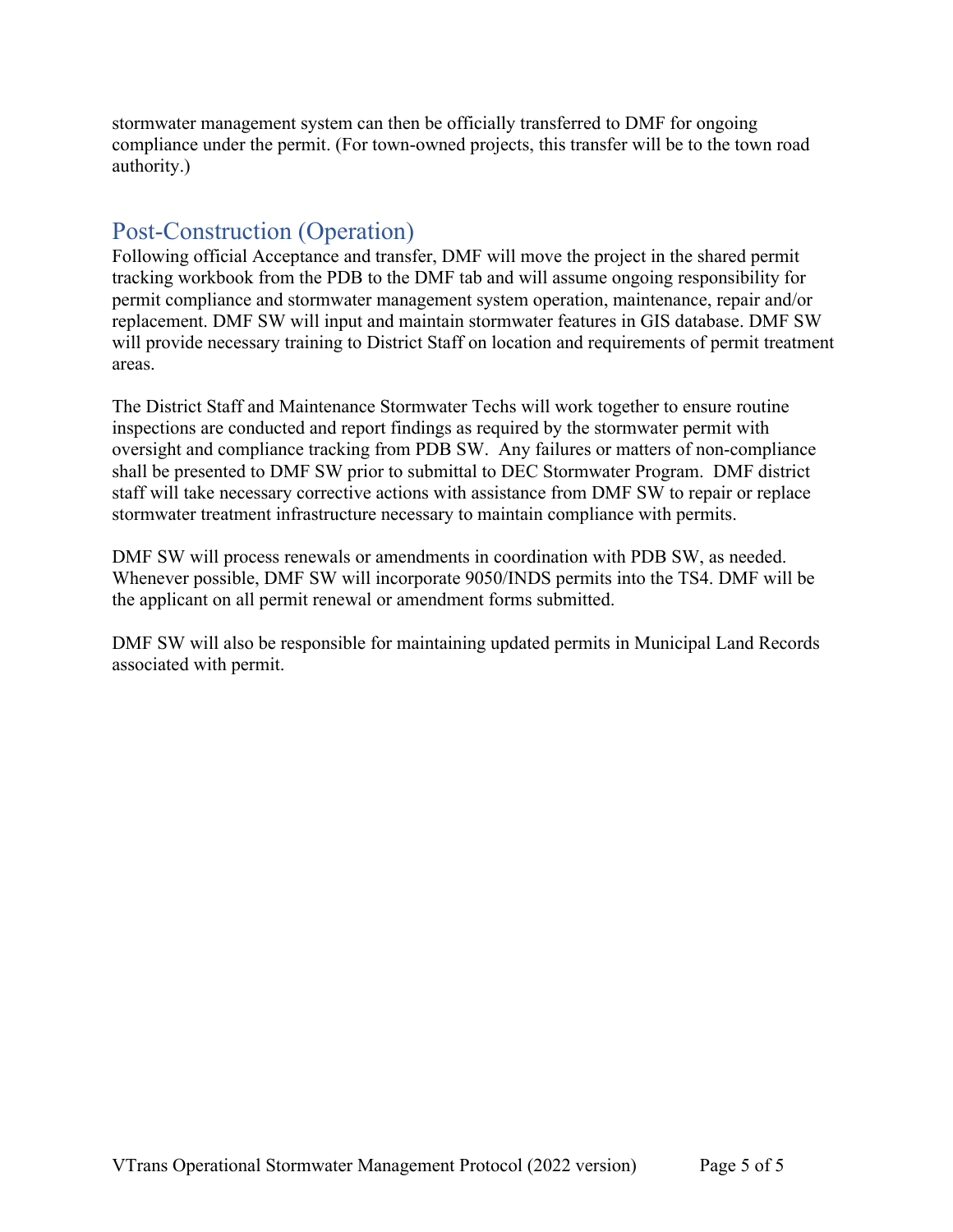APPENDIX A Stormwater Impacts Data Form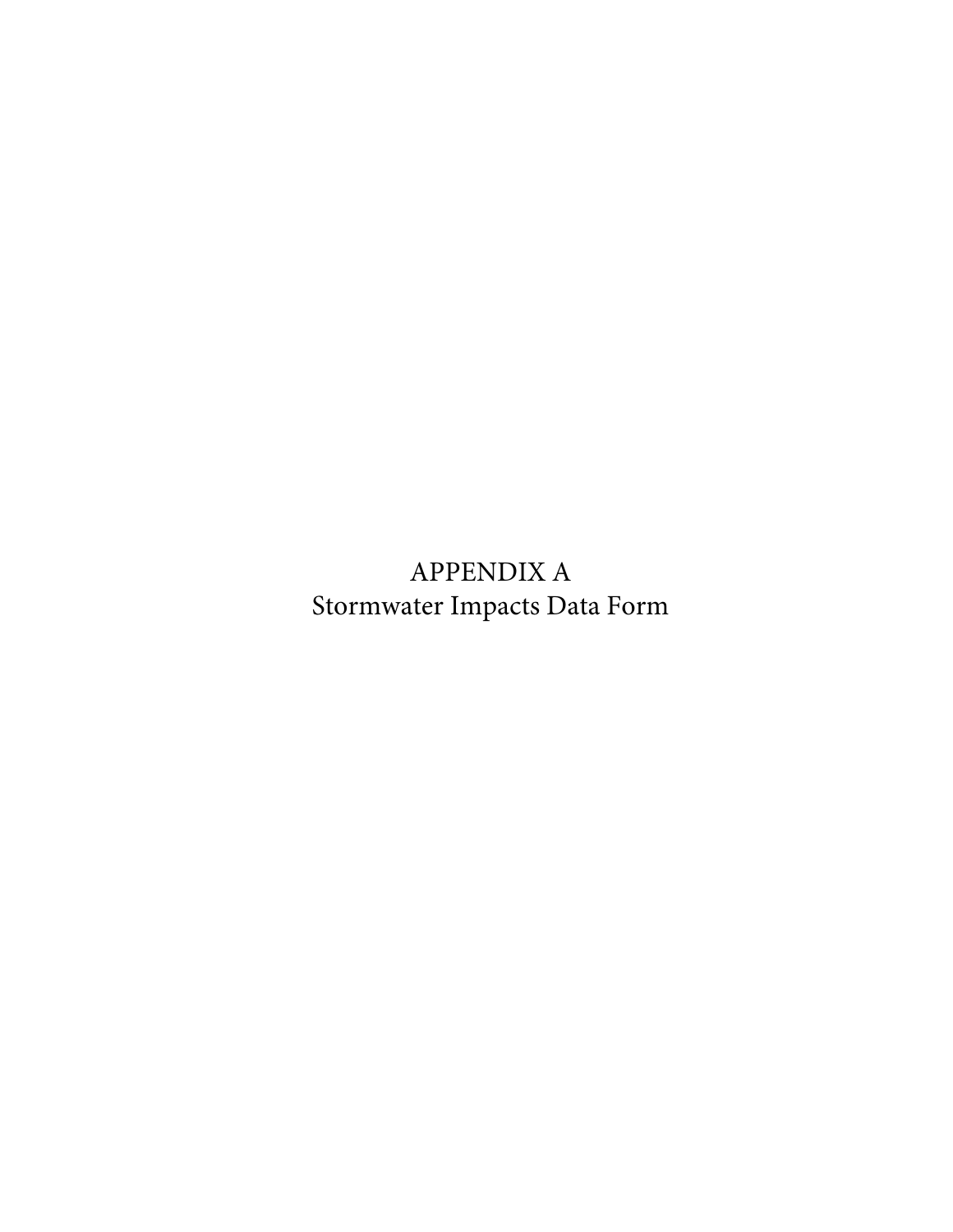

# **INTER-OFFICE MEMORANDUM**

Clear Form

## **STORMWATER IMPACTS DATA FORM**

#### **TO: DATE:**  Jon Armstrong

**FROM:**

**PROJECT:** 

The purpose of this form is to assist with an initial review of stormwater permit jurisdiction and applicability as early in the design process as possible. Information provided on this form should be a reasonable estimate of the areas involved. (Note that the corresponding areas that will later be provided on the Project Impact Data Form may need to be updated based on design refinements.)

Please provide a title sheet, typical section(s), and shaded plan sheets depicting anticipated areas associated with impervious surfaces.

| <b>Vermont State Construction EPSC Stormwater (NPDES):</b><br>Anticipated area of earth disturbance within project limits | (acres)                       |  |
|---------------------------------------------------------------------------------------------------------------------------|-------------------------------|--|
| (include contiguous and on-site waste, staging, borrow, and haul, but do not include reclaim or paving areas).            |                               |  |
| <b>Vermont State Operational Stormwater Discharge (Post Construction):</b>                                                |                               |  |
| Name of the receiving water(s) [include watershed, if groundwater]?                                                       |                               |  |
| Is there an existing Stormwater Permit(s) issued for this location? (If yes, Permit $\#$ ?)                               |                               |  |
| Calculate <i>anticipated</i> areas of post-construction impervious surfaces <sup>1</sup> :                                |                               |  |
| 1. New/Expansion (where none existed):                                                                                    | $(sq \text{ ft})$             |  |
| Redevelopment (full-depth reconstruction of existing impervious surface):<br>2.                                           | (sq ft)                       |  |
| Existing Impervious to remain (areas not being redeveloped):<br>3.                                                        | (sq ft)                       |  |
| Existing Impervious to be removed and restored to pervious<br>4.                                                          | (sq ft)                       |  |
| Total Pre-Construction impervious $(2 + 3 + 4$ above):<br>5.                                                              | $\Omega$<br>$(sq \text{ ft})$ |  |
| Total Post-Construction impervious $(1 + 2 + 3$ above):<br>6.                                                             | $(sq \text{ ft})$             |  |
|                                                                                                                           |                               |  |

<sup>1</sup> For linear projects, calculate areas of proposed impervious within the project limits, but do not include approaches, driveways, private roads, and portions of bridge decks over OHW. For non-linear projects, include all impervious surfaces within the parcel that is associated with the facility.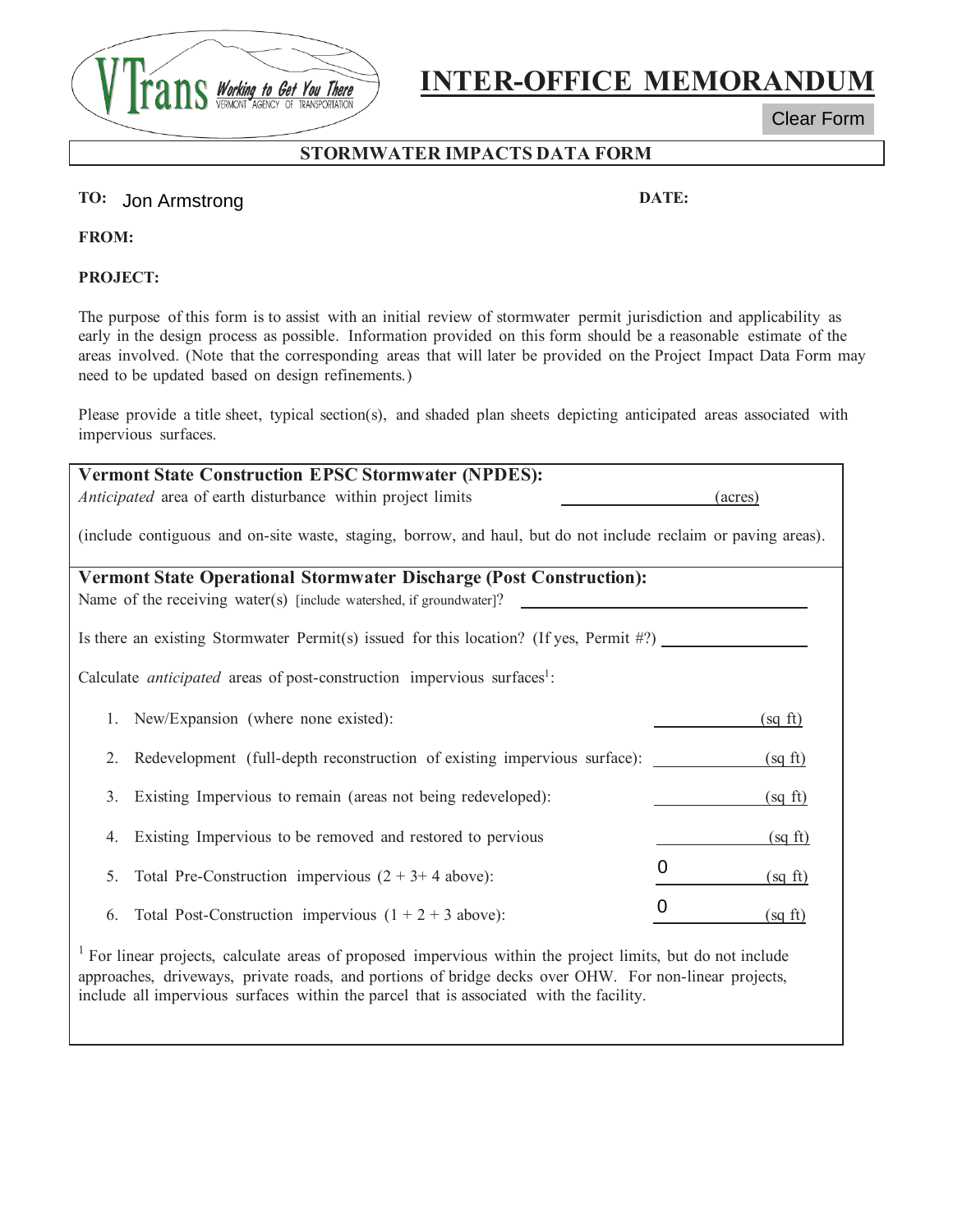APPENDIX B Gap Procedure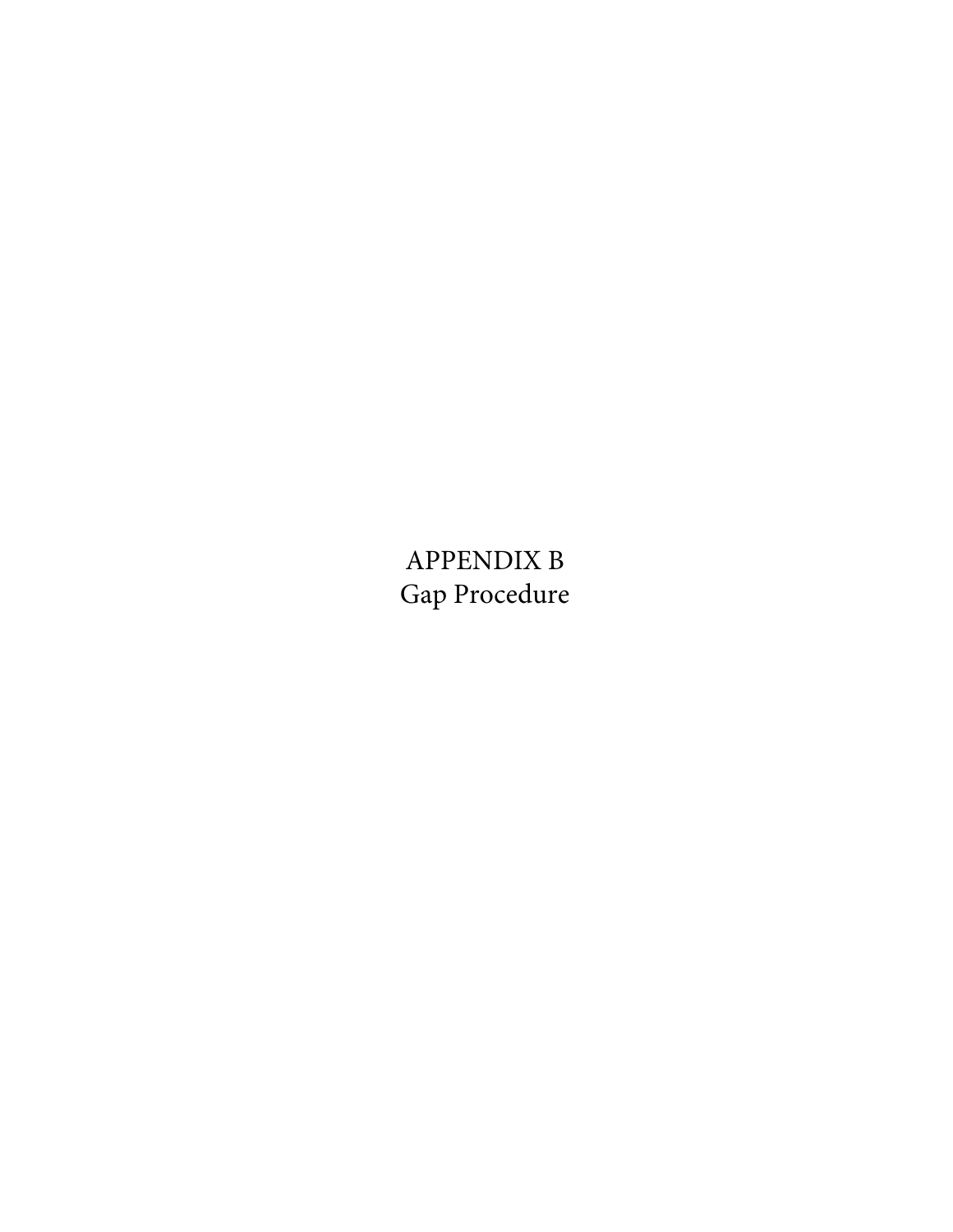## VTrans Stormwater GAP Procedure (July 2021)

The "GAP Procedure" is the process of managing stormwater on projects that involve greater than 1 acre of earth disturbance (and therefore require a construction stormwater permit), but do not trigger jurisdiction under the State's operational stormwater permit program. The requirement to manage these projects is part of the Minimum Control Measures, identified within the Agency's TS4 Stormwater Management Program (SWMP).

Project Manager (PM) 1. Submits the project for Environmental Permits through VPINS with a completed Project Information Data Form (PIDF). Stormwater Engineer/Green Infrastructure Engineer (SWE/GIE) 2. Assesses if GAP Procedure applies to the project. 3. Adds "GAP" to VPINS under the OSW tab. 4. Notifies PM and Maintenance Water Quality Unit (MWQU) Stormwater Technician via email that GAP Procedure applies and schedules meeting to review/discuss. 5. Updates Shared Tracking Workbook to include project. 6. Begins filling out the GAP Worksheet. • Assess Level 1/2/3 Practice required Review plans to identify potential practices & locations 7. Meets with PM (and designer/consultant) to review practices. PM 8. Designs treatment practices and incorporates into plans. SWE/GIE 9. Completes GAP Worksheet. 10. Prepares GAP Documentation (one combined PDF): • Memo with brief description • Completed GAP Worksheet • Plan/map showing location(s) of treatment practices 11. Distributes completed GAP document to: • PM • Environmental Specialist • Construction Environmental Engineer • MWQU Stormwater Technician. 12. Updates VPINS with date of distribution. ("GAPmmddyy")

The following steps outline the process to comply with the GAP procedure.